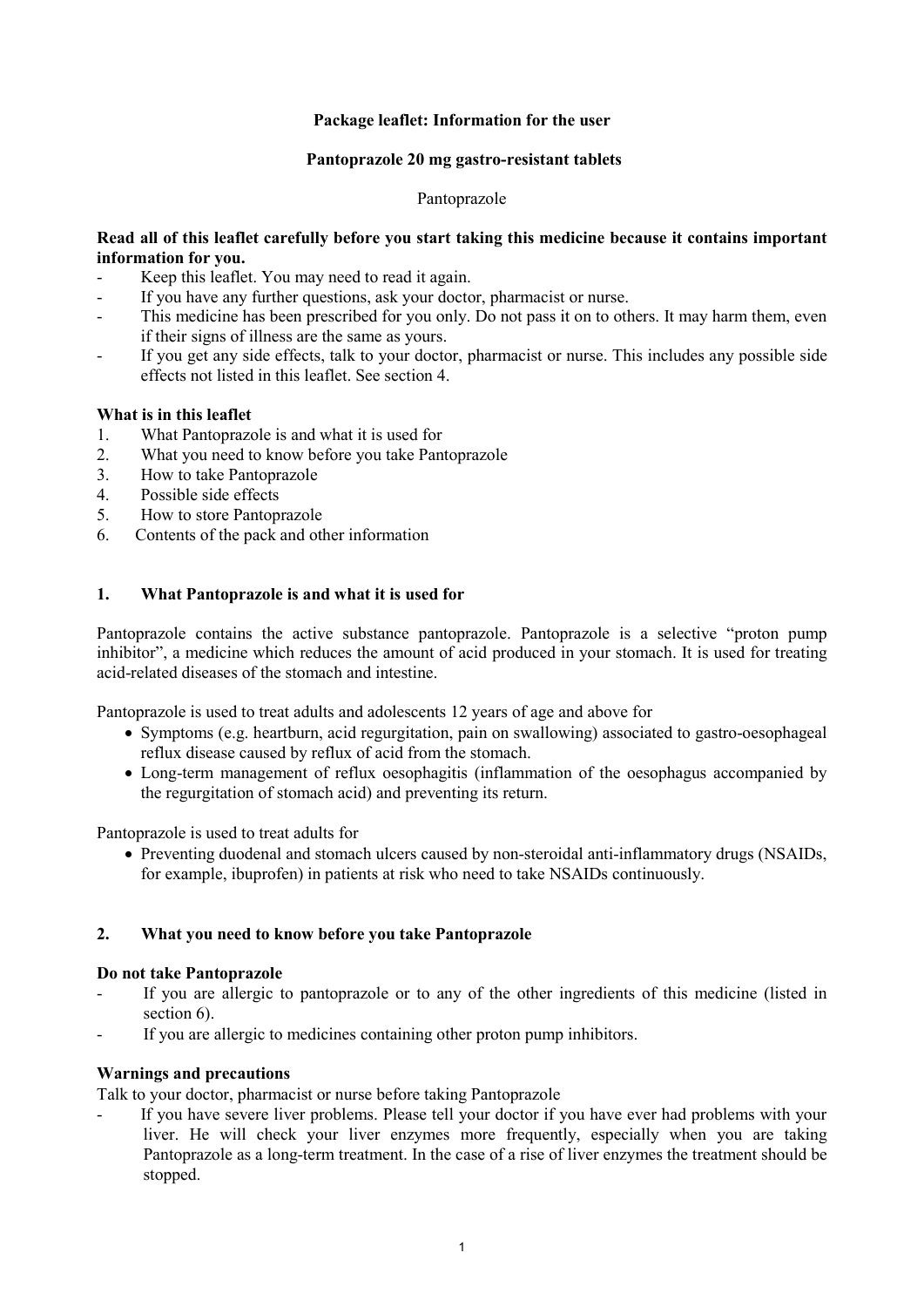- If you need to take medicines called NSAIDs continuously and receive Pantoprazole because you have an increased risk of developing stomach and intestinal complications. Any increased risk will be assessed according to your own personal risk factors such as your age (65 years old or more), a history of stomach or duodenal ulcers or of stomach or intestinal bleeding.
- If you have reduced body stores or risk factors for reduced vitamin B12 and receive long-term treatment with pantoprazole. As with all acid reducing agents, pantoprazole may lead to a reduced absorption of vitamin B12.
- If you are taking HIV protease inhibitors such as atazanavir (for the treatment of HIV-infection) at the same time as pantoprazole, ask your doctor for specific advice.
- Taking a proton pump inhibitor like pantoprazole, especially over a period of more than one year, may slightly increase your risk of fracture in the hip, wrist or spine.
- Tell your doctor if you have osteoporosis or if you are taking corticosteroids (which can increase the risk of osteoporosis).
- If you are on Pantoprazole for more than three months it is possible that the levels of magnesium in your blood may fall. Low levels of magnesium can be seen as fatigue, involuntary muscle contractions, disorientation, convulsions, dizziness or increased heart rate. If you get any of these symptoms, please tell your doctor promptly. Low levels of magnesium can also lead to a reduction in potassium or calcium levels in the blood. Your doctor may decide to perform regular blood tests to monitor your levels of magnesium.
- If you have ever had a skin reaction after treatment with a medicine similar to Pantoprazole that reduces stomach acid.
- If you get a rash on your skin, especially in areas exposed to the sun tell your doctor as soon as you can, as you may need to stop your treatment with Pantoprazole. Remember to also mention any other ill-effects like pain in your joints.
- If you are due to have a specific blood test (Chromogranin A).

**Tell your doctor immediately**, before or after taking this medicine, if you notice any of the following symptoms, which could be a sign of another, more serious, disease:

- An unintentional loss of weight
- Vomiting, particularly if repeated
- Vomiting blood; this may appear as dark coffee grounds in your vomit
- You notice blood in your stools; which may be black or tarry in appearance
- Difficulty in swallowing or pain when swallowing
- You look pale and feel weak (anaemia)
- Chest pain
- Stomach pain

- Severe and/or persistent diarrhoea, because this medicine has been associated with a small increase in infectious diarrhoea.

Your doctor may decide that you need some tests to rule out malignant disease because pantoprazole also alleviates the symptoms of cancer and could cause delay in diagnosing it. If your symptoms continue in spite of your treatment, further investigations will be considered.

If you take Pantoprazole on a long-term basis (longer than 1 year) your doctor will probably keep you under regular surveillance. You should report any new and exceptional symptoms and circumstances whenever you see your doctor.

### **Children and adolescents**

Pantoprazole is not recommended for use in children as it has not been proven to work in children below 12 years of age.

### **Other medicines and Pantoprazole**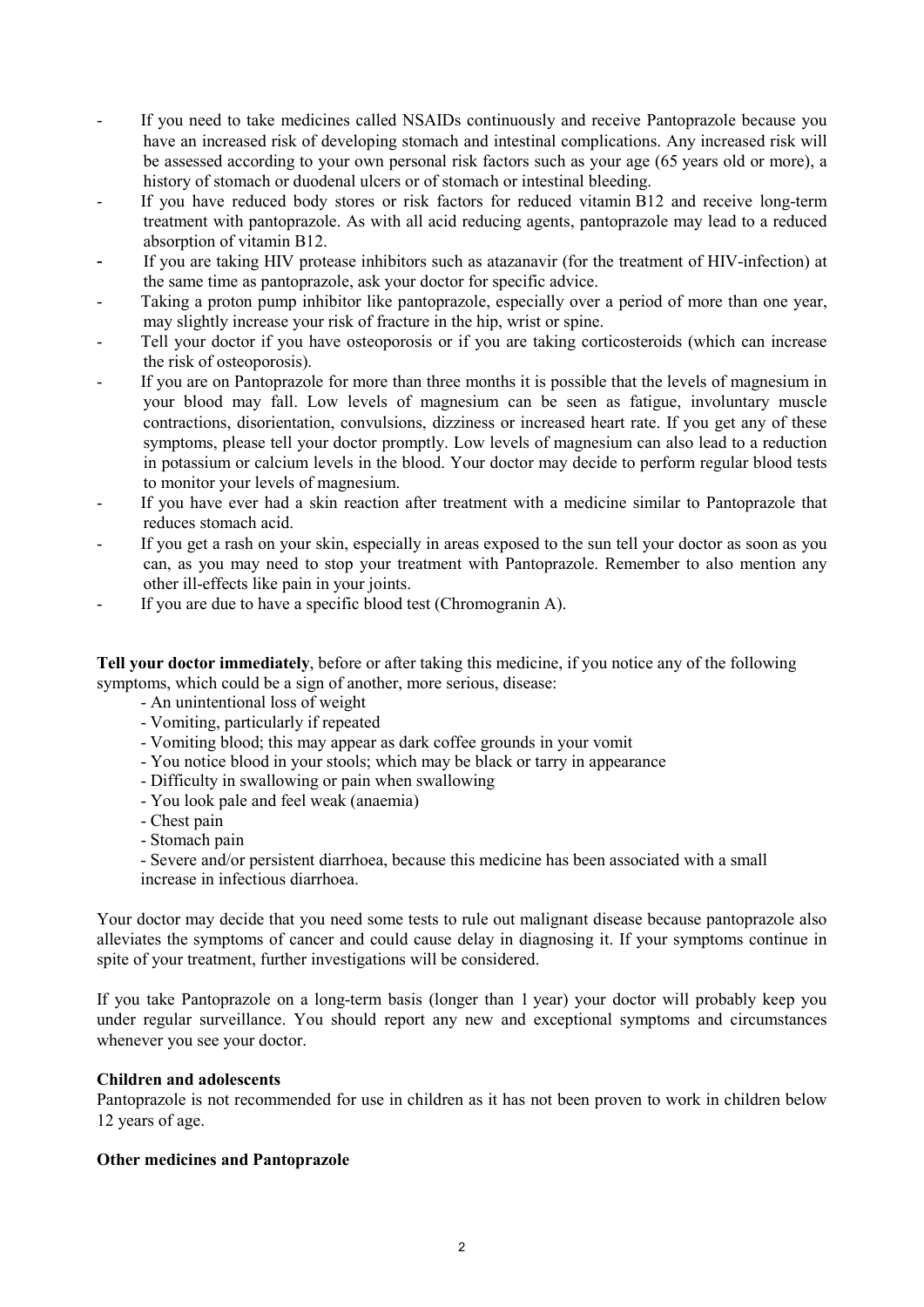Tell your doctor or pharmacist if you are taking, have recently taken or might take any other medicines, including medicines obtained without a prescription.

This is because Pantoprazole may influence the effectiveness of other medicines, so tell your doctor if you are taking:

- Medicines such as ketoconazole, itraconazole and posaconazole (used to treat fungal infections) or erlotinib (used for certain types of cancer) because Pantoprazole may stop these and other medicines from working properly.
- Warfarin and phenprocoumon, which affect the thickening, or thinning of the blood. You may need further checks.
- Medicines used to treat HIV-infection, such as atazanavir.
- Methotrexate (used to treat rheumatoid arthritis, psoriasis, and cancer) if you are taking methotrexate your doctor may temporarily stop your Pantoprazole treatment because pantoprazole can increase levels of methotrexate in the blood.
- Fluvoxamine (used to treat depression and other psychiatric diseases) if you are taking fluvoxamine your doctor may reduce the dose.
- Rifampicin (used to treat infections).
- St John's wort (Hypericum perforatum) (used to treat mild depression).

## **Pregnancy and breast-feeding**

There are no adequate data from the use of pantoprazole in pregnant women. Excretion into human milk has been reported.

If you are pregnant or breast-feeding, think you may be pregnant or are planning to have a baby, ask your doctor or pharmacist for advice before taking this medicine.

You should use this medicine, only if your doctor considers the benefit for you greater than the potential risk for your unborn child or baby.

### **Driving and using machines**

Pantoprazole has no or negligible influence on the ability to drive and use machines. If you experience side effects like dizziness or disturbed vision, you should not drive or operate machines.

### **3. How to take Pantoprazole**

Always take this medicine exactly as your doctor or pharmacist has told you. Check with your doctor or pharmacist if you are not sure.

### **Method of administration**

Take the tablets 1 hour before a meal without chewing or breaking them and swallow them whole with some water.

The recommended dose is:

### **Adults and adolescents 12 years of age and above**

-*To treat symptoms (e.g. heartburn, acid regurgitation, pain on swallowing) associated to gastrooesophageal reflux disease*

The usual dose is one tablet a day. This dose usually brings relief within 2 - 4 weeks – at most after another 4 weeks. Your doctor will tell you how long to continue taking the medicine. After this, any recurring symptoms can be controlled by **taking one tablet daily**, when required.

**-***For long-term management and for preventing the return of reflux oesophagitis*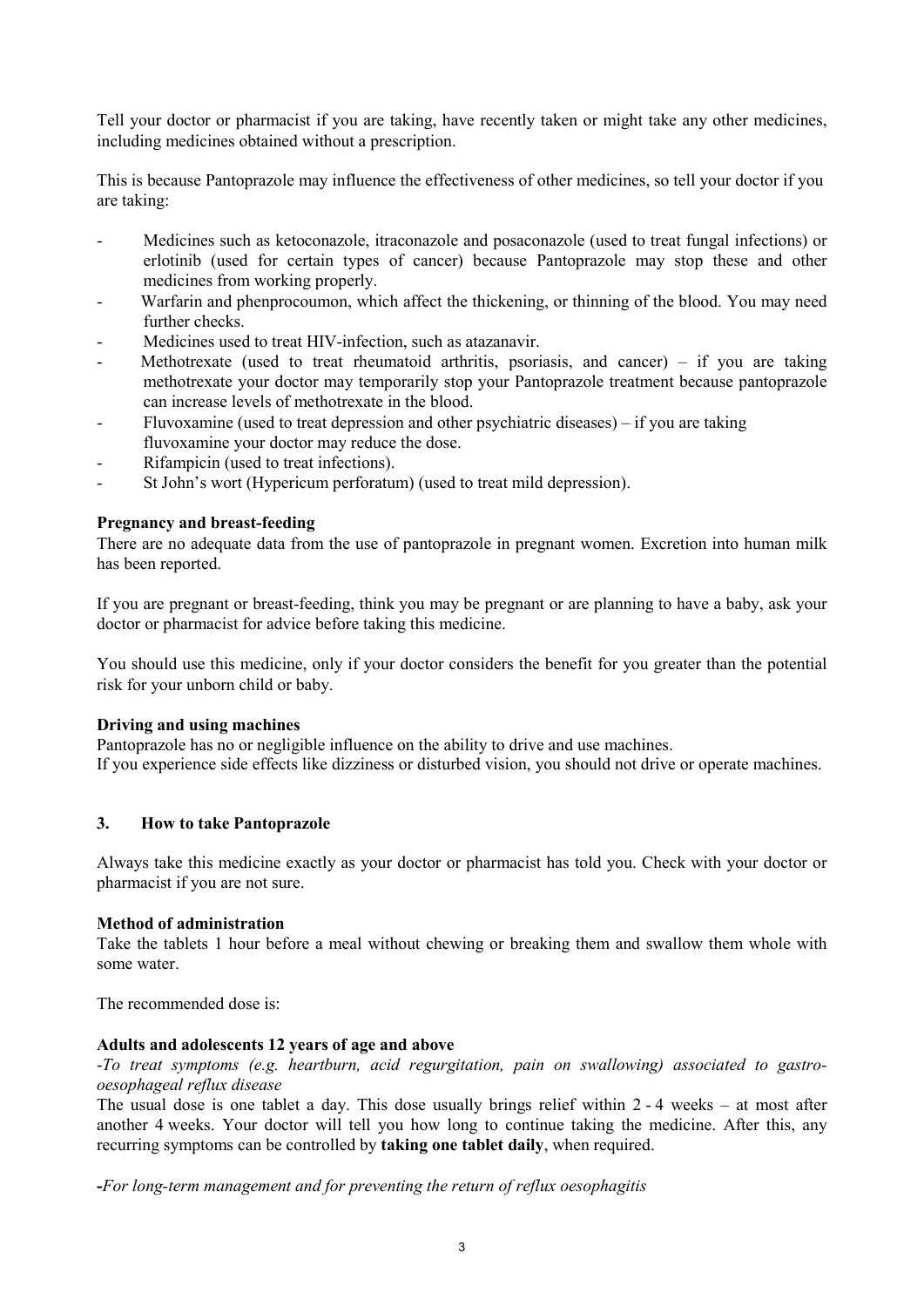The usual dose is one tablet a day. If the illness returns, your doctor can double the dose, in which case you can use Pantoprazole 40 mg tablets instead, one a day. After healing, you can reduce the dose back again to one tablet 20 mg a day.

## **Adults**

-*To prevent duodenal and stomach ulcers in patients who need to take NSAIDs continuously* The usual dose is one tablet a day.

## **Patients with liver problems**

If you suffer from severe liver problems, you should not take more than one 20 mg tablet a day*.* 

## **Use in children and adolescents**

These tablets are not recommended for use in children below 12 years.

## **If you take more Pantoprazole than you should**

Tell your doctor or pharmacist. There are no known symptoms of overdose.

## **If you forget to take Pantoprazole**

Do not take a double dose to make up for a forgotten dose. Take your next normal dose at the usual time.

## **If you stop taking Pantoprazole**

Do not stop taking these tablets without first talking to your doctor or pharmacist.

If you have any further questions about the use of this medicine, ask your doctor, pharmacist or nurse.

## **4. Possible side effects**

Like all medicines, this medicine can cause side effects, although not everybody gets them.

## **If you get any of the following side effects, stop taking these tablets and tell your doctor immediately**, **or contact the casualty department at your nearest hospital:**

- **- Serious allergic reactions (frequency rare:** may affect up to 1 in 1,000 people**):** swelling of the tongue and/or throat, difficulty in swallowing, hives (nettle rash), difficulties in breathing, allergic facial swelling (Quincke's oedema / angioedema), severe dizziness with very fast heartbeat and heavy sweating.
- **- Serious skin conditions (frequency not known:** frequency cannot be estimated from the available data**):** blistering of the skin and rapid deterioration of your general condition, erosion (including slight bleeding) of eyes, nose, mouth/lips or genitals (Stevens-Johnson-Syndrome, Lyell-Syndrome, Erythema multiforme), and sensitivity to light.
- **- Other serious conditions (frequency not known:** frequency cannot be estimated from the available data**):** yellowing of the skin or whites of the eyes (severe damage to liver cells, jaundice) or fever, rash, and enlarged kidneys sometimes with painful urination, and lower back pain (serious inflammation of the kidneys), possibly leading to kidney failure.

Other side effects are:

- **Common** (may affect up to 1 in 10 people) Benign polyps in the stomach.
- **Uncommon** (may affect up to 1 in 100 people)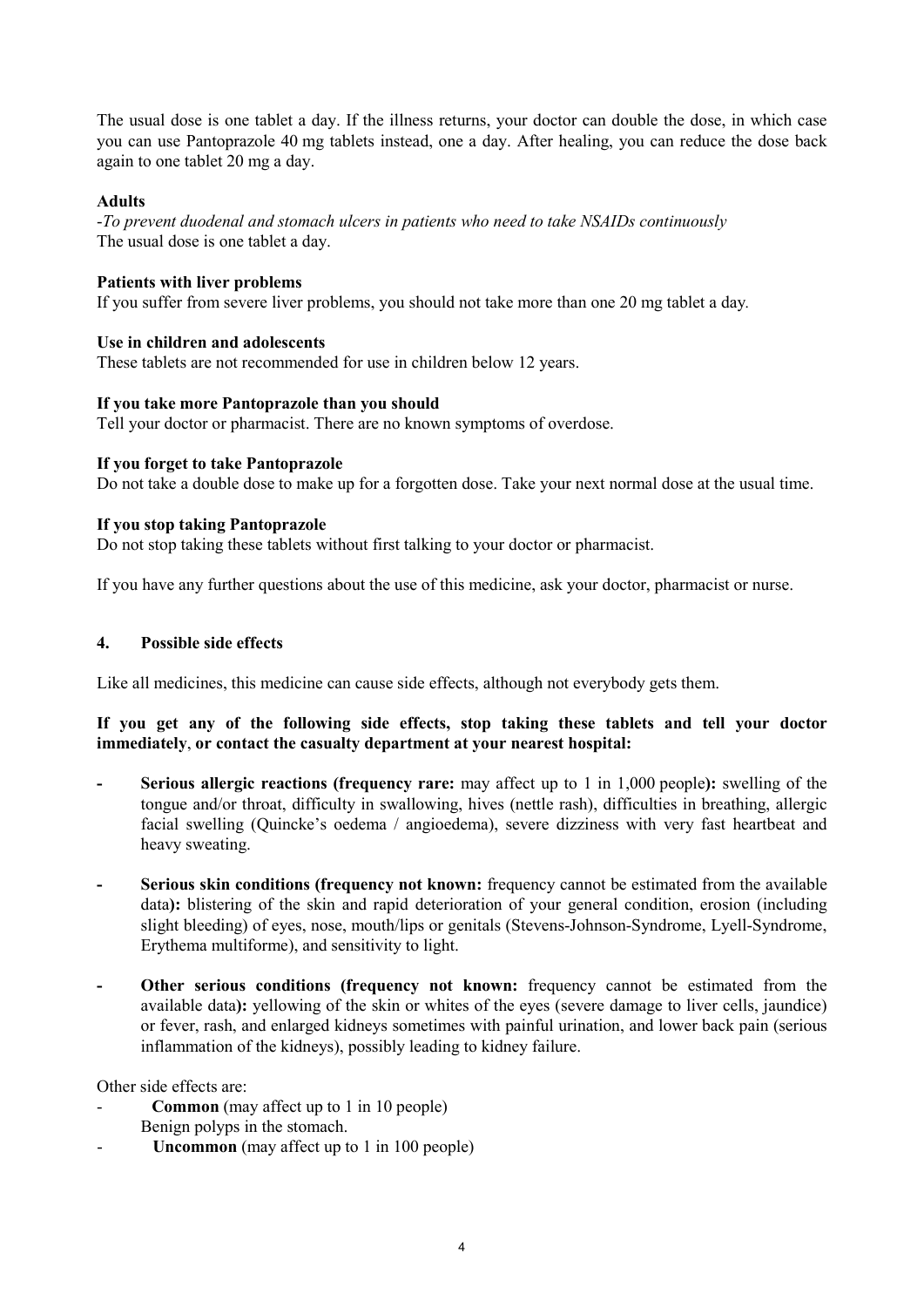Headache; dizziness; diarrhoea; feeling sick, vomiting; bloating and flatulence (wind); constipation; dry mouth; abdominal pain and discomfort; skin rash, exanthema, eruption; itching; feeling weak, exhausted or generally unwell; sleep disorders; fracture in the hip, wrist or spine.

**- Rare** (may affect up to 1 in 1,000 people)

Distortion or complete lack of the sense of taste; disturbances in vision such as blurred vision; hives, pain in the joints; muscle pains; weight changes; raised body temperature; high fever; swelling of the extremities (peripheral oedema); allergic reactions; depression; breast enlargement in males.

- **- Very Rare** (may affect up to1 in 10,000 people)
- Disorientation.
- **- Not known** (frequency cannot be estimated from the available data)

Hallucination, confusion (especially in patients with a history of these symptoms); decreased sodium level in blood, decreased magnesium level in blood (see section 2), feeling of tingling, prickling, pins and needles, burning sensation or numbness, rash, possibly with pain in the joints, inflammation in the large bowel, that causes persistent watery diarrhoea.

# **Side effects identified through blood tests:**

- **Uncommon** (may affect up to 1 in 100 people) an increase in liver enzymes.
- **Rare** (may affect up to 1 in 1,000 people) an increase in bilirubin; increased fat levels in blood; sharp drop in circulating granular white blood cells, associated with high fever.
- **Very Rare** (may affect up to 1 in 10,000 people) a reduction in the number of blood platelets, which may cause you to bleed or bruise more than normal; a reduction in the number of white blood cells, which may lead to more frequent infections; coexisting abnormal reduction in the number of red and white blood cells, as well as platelets.

## **Reporting of side effects**

If you get any side effects, talk to your doctor, pharmacist or nurse. This includes any possible side effects not listed in this leaflet. You can also report side effects directly via the Yellow Card Scheme. Website: www.mhra.gov.uk/yellowcard or search for MHRA Yellow Card in the Google Play or Apple App Store. By reporting side effects you can help provide more information on the safety of this medicine.

## **5. How to store Pantoprazole**

Keep this medicine out of the sight and reach of children.

Do not use this medicine after the expiry date which is stated on the carton and the container after EXP. The expiry date refers to the last day of that month.

For bottles: Do not use tablets beyond 120 days after first opening of the bottle.

This medicine does not require any special storage conditions*.*

Do not throw away any medicines via wastewater or household waste. Ask your pharmacist how to throw away medicines you no longer use. These measures will help to protect the environment.

# **6. Contents of the pack and other information**

## **What Pantoprazole contains**